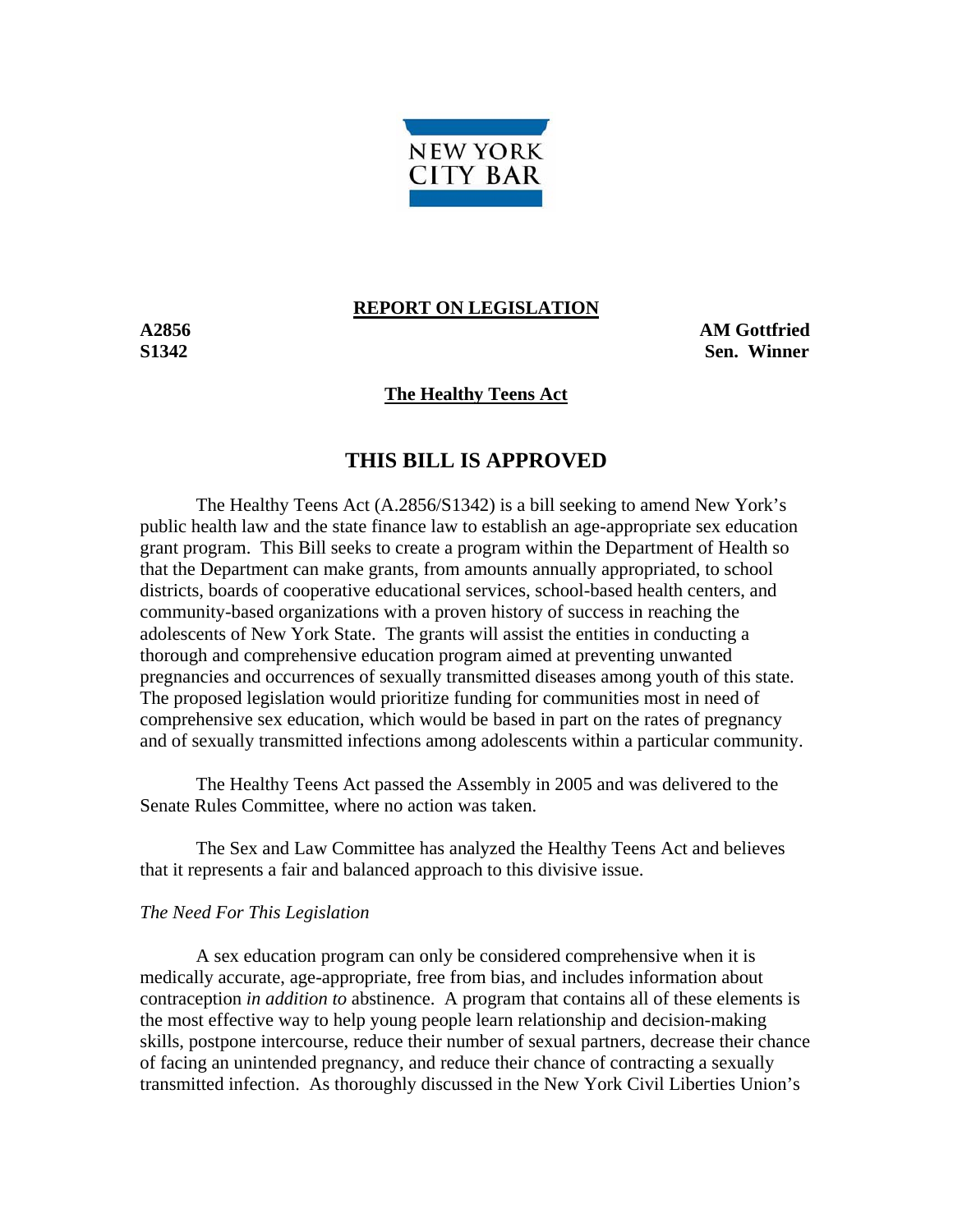legislative memo in support of the Healthy Teens  $Act<sup>1</sup>$ , comprehensive sex education is particularly important given New York's high incidence of unintended pregnancies, sexually transmitted diseases such as gonorrhea, and HIV/AIDS.

 Yet, currently in New York State, the only funding for sexuality education is provided by federal and state matching programs that prohibit the teaching of any methods to reduce the risk of pregnancy, other than abstinence until marriage. Federal regulations for these "abstinence-only" programs permit mention of contraceptives only to highlight their failure rates. It is up to each local schools district to decide whether to provide students additional sex education instruction.<sup>2</sup> This is difficult to do without a mandate or funding stream.

 The Committee believes that New York has a responsibility to offer comprehensive and accurate information to our young people. By ignoring the reality of teen sexual activity and presenting only one option to teens, the "abstinence-only" model fails to protect sexually active young people from unintended pregnancy and disease.

## *Activity in Other States*

 $\overline{a}$ 

 Many other states have comprehensive sex education programs in place, and, in fact, some states have gone even further and rejected federal funds from "abstinenceonly" programs. For example, in New Jersey, Governor Corzine recently rejected the federally funded "abstinence-only" programs. In an October 24, 2006 letter from the Commissioners for the New Jersey Department of Health and Senior Services and the Department of Education to U.S. Department of Health and Human Services Secretary Michael Leavitt, the State of New Jersey informed the federal government of its decision, explaining that the "abstinence-only" guidelines contradict the core curriculum of the comprehensive sex education program that New Jersey has had in place for more than 25 years. The Governor's office went on to caution that accepting federal "abstinence-only" dollars might ultimately cost the State *more* money because students may require additional sex education to clarify the misinformation that is taught in "abstinence-only" programs.<sup>3</sup>

## *The Practical Effect Of The Healthy Teens Act*

 This law is extremely balanced in its approach. Among other things, the bill would require sex education programs to: (i) be age-appropriate and medically accurate; (ii) teach that abstinence is the only sure way to avoid pregnancy and sexually transmitted infections; (iii) provide accurate, unbiased information about the benefits and side effects of all contraceptives and barrier methods in preventing pregnancy and sexually

<sup>&</sup>lt;sup>1</sup> See New York Civil Liberties Union legislative memo on the Healthy Teens Act, available at www.nyclu.org/leg\_m13\_2005.html, and footnotes contained therein.  $2 \underline{\text{Id}}$ .

<sup>&</sup>lt;sup>3</sup> See Siecus, Sexuality Information and Education Council of the US, Policy Updates, October 2006, available at http://www.siecus.org/policy/PUpdates/pdate0285.html. According to Siecus, New Jersey joins Maine, Pennsylvania and California in deciding to reject "abstinence-only" funding.